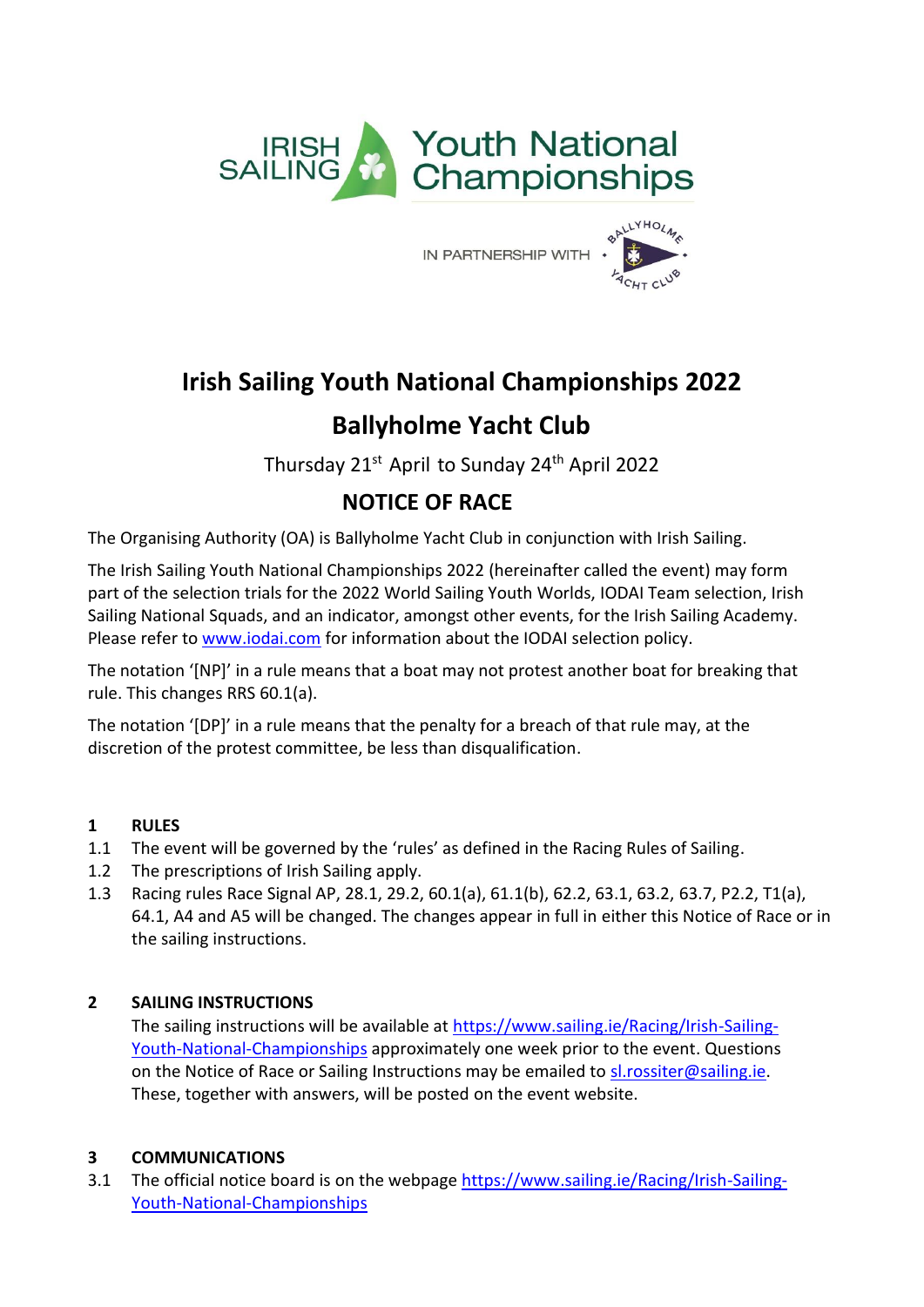3.2 [DP] While racing, except in an emergency, a boat shall not make voice or data transmissions and shall not receive voice or data communication that is not available to all boats.

# **4 ELIGIBILITY AND ENTRY (NP, DP)**

- 4.1 The Event is open to boats of the 29er, 420, ILCA 6, ILCA 4, Topper 5.3 and Optimist classes. Entry to the Optimist Trials is by invitation only.
- 4.2 Competitors in the 420, 29er and ILCA 6 shall be under 19 yrs. on the 31<sup>st</sup> of December 2022.
- 4.3 Competitors in the ILCA 4 shall be under 17 yrs. on the 31<sup>st</sup> of December 2022.
- 4.4 Competitors in the Topper 5.3 shall be under 16 yrs. on the 31<sup>st</sup> of December 2022.
- 4.5 Competitors in the Optimist shall be members of Irish Sailing and IODAI.
- 4.6 Overseas entries are welcome in the 29er, 420, ILCA 6, ILCA 4 and Topper 5.3 classes.
- 4.7 Eligible boats in the 29er, 420, ILCA 6, ILCA 4 and Topper 5.3 classes should enter online through the link on event website
- 4.8 Competitors under 18 years of age shall return a completed Parent/Guardian Declaration Form. This form will be available online at event website and returned to [admin@ballyholme.com](mailto:admin@ballyholme.com) prior to registration.
- 4.9 A minimum of 7 boats is required to be entered in each class for racing to be held for that Class. The organising authority reserves the right to cancel racing for a fleet after the closing date if the minimum entry has not been met. The organising authority will offer a full refund to anyone whose fleet has been cancelled.
- 4.10 Entries close at midnight, April 4<sup>th</sup>, 2022. Entries will not be accepted after this date except at the discretion of the organising authority. Contact Sean Evans, [dev.lead@sailing.ie](mailto:dev.lead@sailing.ie)
- 4.11 To be considered an entry in the event, a boat shall complete all registration requirements and pay all fees.

# **5 FEES**

The required entry fees are as follows:

| <b>Class</b>                | If paid BEFORE midnight<br>Tuesday 1st March 2022 | If paid AFTER midnight<br>Tuesday 1st March 2022 |
|-----------------------------|---------------------------------------------------|--------------------------------------------------|
| ILCA 4, Topper 5.3          | £ 100.00                                          | £170.00                                          |
| Optimist, 420, 29er, ILCA 6 | £130.00                                           | £ 200.00                                         |

#### **6 CREW LIMITATIONS**

Does not apply

# **7 ADVERTISING (NP, DP)**

Boats may be required to display advertising chosen and supplied by the organising authority.

# **8 QUALIFYING SERIES AND FINAL SERIES**

Does not apply.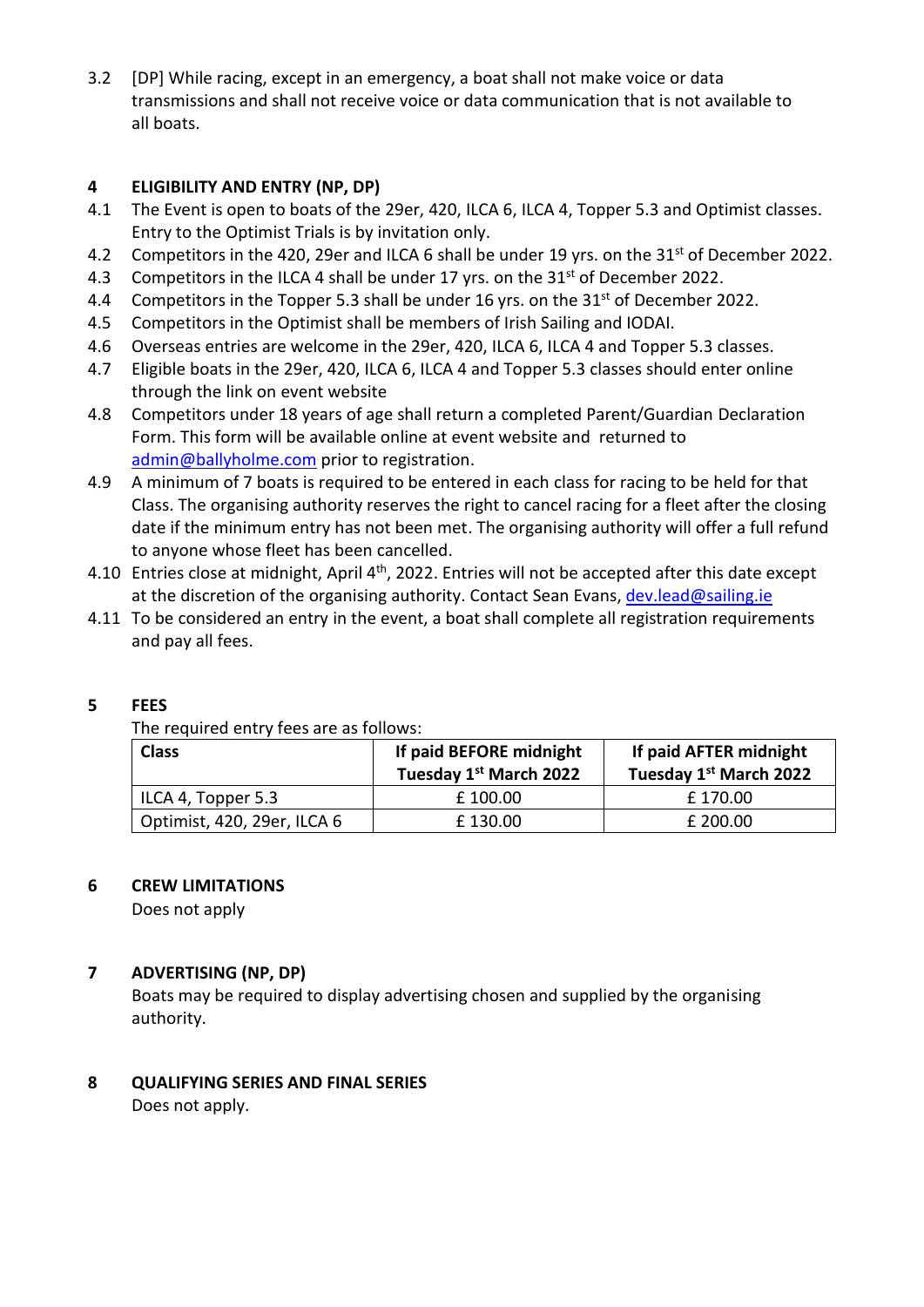# **9 SCHEDULE**

# 9.1 Registration, Briefings and Prize Giving

| Day/Date                            | <b>Schedule</b>                                                                                | <b>Time</b>                              |
|-------------------------------------|------------------------------------------------------------------------------------------------|------------------------------------------|
| Wednesday<br>20 <sup>th</sup> April | Registration - 29er, 420, ILCA 6 and Optimist classes<br><b>Optimist Equipment Measurement</b> | 1600-1900                                |
| Thursday<br>21st April              | Registration - 29er, 420, ILCA 6                                                               | 0830-0930                                |
|                                     | Competitor briefing                                                                            | 1015                                     |
|                                     | Mandatory support boat briefing                                                                |                                          |
|                                     | Registration - ILCA 4, Topper 5.3                                                              | 1600-1900                                |
| Friday<br>22 <sup>nd</sup> April    | Registration - ILCA 4, Topper 5.3                                                              | 0830-0930                                |
|                                     | Competitor briefing                                                                            | 0930                                     |
|                                     | Mandatory support boat briefing - ILCA 4, Topper 5.3                                           | Immediately after<br>competitor briefing |
| Saturday<br>23 <sup>rd</sup> April  | Competitor briefing                                                                            | 0930                                     |
| Sunday<br>24 <sup>th</sup> April    | Competitor briefing                                                                            | 0930                                     |
|                                     | Prize giving                                                                                   | 1600 or earlier if<br>notified           |

9.2 Racing, Number of Races and Time of First Warning Signals

|                                  | <b>No. of Races</b> | <b>First Warning Signal</b> |                   |                    |
|----------------------------------|---------------------|-----------------------------|-------------------|--------------------|
| Date                             |                     | <b>Optimist</b>             | ILCA 6, 420, 29er | ILCA 4, Topper 5.3 |
| Thursday<br>$21st$ April         | 3                   | 1200                        | 1200              | No Racing          |
| Friday<br>22 <sup>nd</sup> April | 3                   | 1100                        | 1100              | 1200               |
| Saturday<br>23rd April           | 3                   | 1100                        | 1100              | 1100               |
| Sunday<br>24 <sup>th</sup> April | 2                   | 1100                        | 1100              | 1100               |

- 9.3 Eleven races are scheduled for the Optimist, ILCA 6, 420 and 29er classes. Eight races are scheduled for the ILCA 4 and Topper 5.3 classes
- 9.4 The Race Committee may, at their discretion, get one race ahead of schedule for any class.
- 9.5 On Sunday 24<sup>th</sup> April, no warning signal will be made after 1400.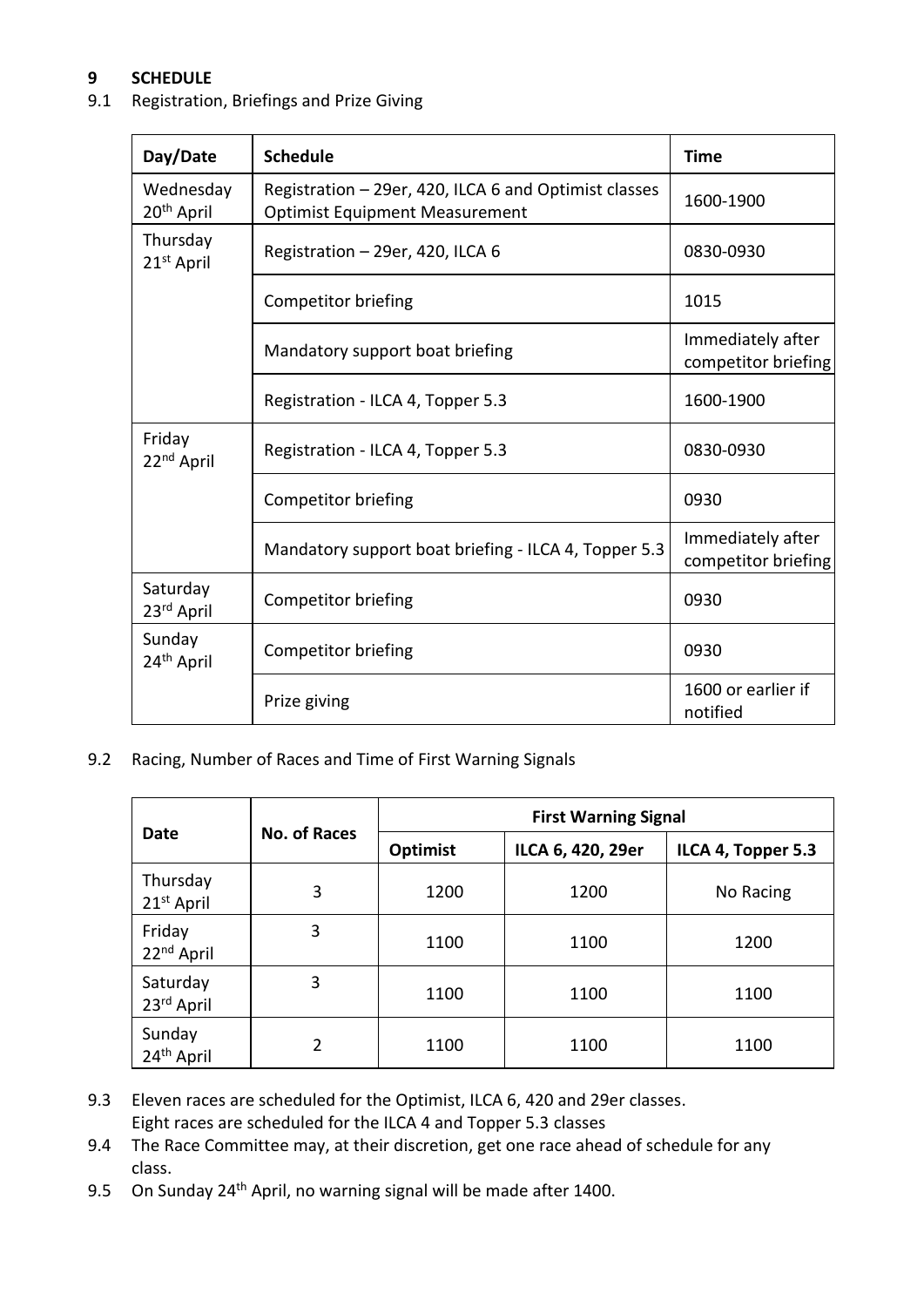# **10 EQUIPMENT INSPECTION**

- 10.1 Optimist competitors are required to complete the **IODAI Measurement Self Declaration** [Form 2022](https://docs.google.com/forms/d/e/1FAIpQLSd3ksX9NZW8xGVL9d42y5QMgPHJZlyhgtxIjMuxVBoy0ls8jg/viewform) and produce this form together with a valid measurement book.
- 10.2 Boats may be inspected for compliance with Class Rules at any time during the Event.

# **11 CLOTHING AND EQUIPMENT**

- 11.1 RRS 40.1 shall apply at all times while afloat.
- 11.2 [DP] [NP] Competitors shall collect a trolley tag at registration at the club
- 11.3 Competitors are required to have a launching trolley suitable for their particular class of boat that is fully serviceable and clearly marked with their Tag Number.

#### **12 VENUE**

The Sailing Area will be in Belfast Lough immediately to the north of Ballyholme Bay.

#### **13 COURSES**

The courses to be sailed will be Windward-Leeward, Trapezoid and Optimist Trial Course.

#### **14 PENALTY SYSTEM**

- 14.1 For the 29er class only, RRS 44.1 is changed so that the Two-Turns Penalty is replaced by the One-Turn Penalty.
- 14.2 RRS Appendix T, Arbitration, will apply. If a party, having been informed that an Arbitration Meeting will be held, does not attend, other parties may take a Post-Race Penalty at any time until the protest committee has completed taking evidence. This changes RRS Appendix T1(a).
- 14.3 RRS Appendix P applies except that RRS P2.3 does not apply and RRS P2.2 is changed so that it applies to any penalty after the first one
- 14.4 Whistle System: To encourage boats to take penalties afloat, Jury members may blow a whistle and display a red flag when they see what they believe to be a breach of a rule.

#### **15 SCORING**

- 15.1 29er, 420, ILCA 6 and Optimist classes 4 races required to be completed to constitute a championship.
- 15.2 ILCA 4, Topper 5.3 classes 3 races are required to be completed to constitute a championship.
- 15.3 Optimist Class When fewer than six races have been completed, a boat's score will be the total of her race scores.
- 15.4 Optimist Class When from six to nine races have been completed, a boat's score will be the total of her race scores excluding her worst score.
- 15.5 Optimist Class When ten or more races have been completed, a boat's score will be the total of her race scores excluding her two worst scores.
- 15.6 All other classes When fewer than five races have been completed, a boat's series score will be the total of her race scores.
- 15.7 All other classes When five or more races have been completed, a boat's series score will be the total of her race scores excluding her worst score.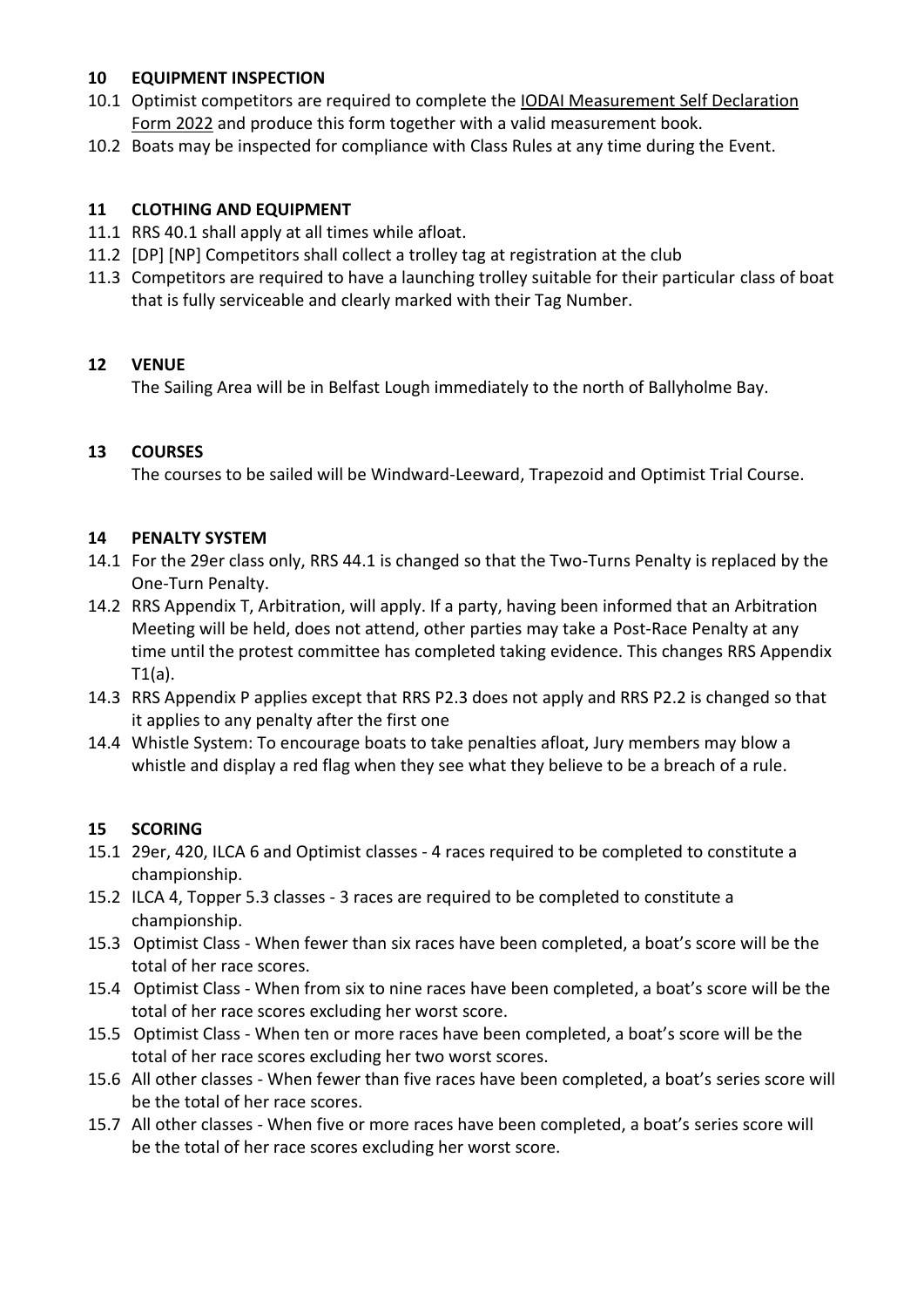# **16 [DP] [NP] SUPPORT PERSON VESSELS**

- 16.1 Support Person Vessels shall register with the Organising authority by 1200 on Wednesday 20<sup>th</sup> April by emailing [admin@ballyholme.com](mailto:admin@ballyholme.com) with details of support boat (Colour and Size, Owner/Driver's Name, Name and Sail Number of supported competitor) and will be required to carry identifying flags. These will be issued by the OA at registration confirmation with a returnable deposit of £20.00.
- 16.2 Support teams, including all support persons and support person vessels shall stay 150m outside areas where boats are racing from the time of the preparatory signal for the first start until all boats have finished or retired or the race committee signals a postponement, general recall, or abandonment.
- 16.3 Except when requested by, or agreed with, the race committee, support vessels shall not tow competitors to or from the race area or enter the race area.
- 16.4 When afloat, all persons on a support vessel shall wear a personal flotation device at all times. When the engine is running the support vessel driver shall use a kill cord at all times.
- 16.5 In addition, for the 29er, 420 and ILCA 6 Classes, support boats shall not communicate with competitors afloat or tow competitors to or from the Race Area unless requested to assist by the race officer or event safety lead.
- 16.6 The person in charge of any support boat shall attend the support boat briefing for that class.

# **17 CHARTERED OR LOANED BOATS**

A chartered or loaned boat may carry national letters or a sail number in contravention of her class rules, provided that the race committee has approved her sail identification before the first race.

# **18 BERTHING**

[DP] When allocated, boats shall be kept in their assigned places in the dinghy park.

- **19 HAUL-OUT RESTRICTIONS**  Does not apply.
- **20 DIVING EQUIPMENT AND PLASTIC POOLS**  Does not apply.

# **21 DATA PROTECTION AND IMAGE RIGHTS**

At registration competitors and support persons will be requested to give consent to the following:

# **Data Protection**

Any personal information provided to the organizing authority will be used to facilitate participation in the event. Competitors and support persons are bound by the Racing Rules of Sailing and the other rules that govern the event (the rules), the legal basis for processing that personal information is contract. For any person not bound by the rules, the legal basis for processing that personal information is legitimate interest. Personal information will be stored and used in accordance with the organizing authority's privacy policy. When required by the rules, personal information may be shared with Irish Sailing, a competitors, or support person's national authority and/or World Sailing. The results of the event and the outcome of any hearing or appeal may be published.

#### **Image rights**

Competitors and support persons accept that the Organising Authority may arrange for images or videos to be taken at the event both on the water and on shore. Competitors and support persons give consent to the taking of such images and to the use, reuse,